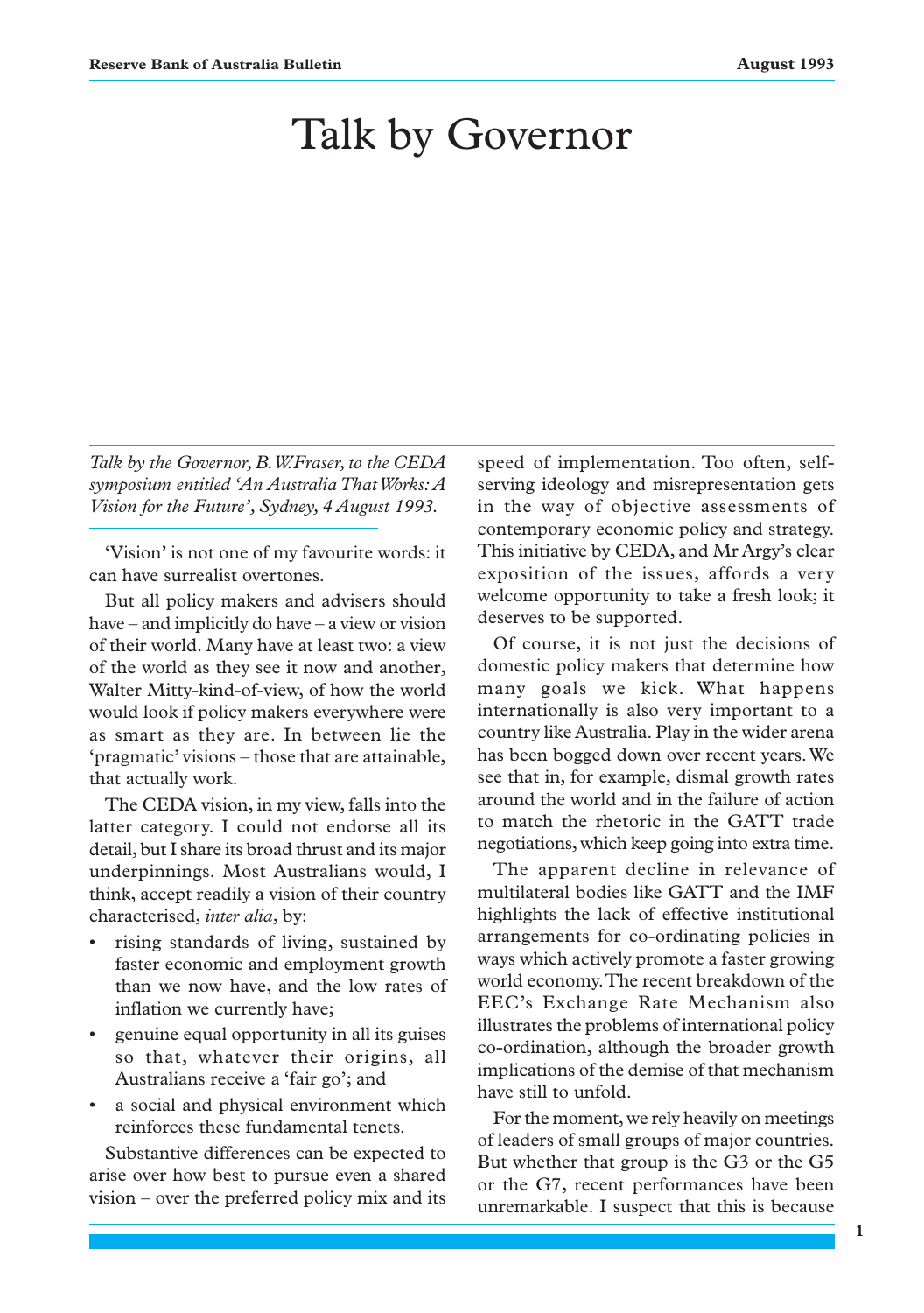all the major players are so beset by their own problems that none is able to exercise authoritative leadership – which serves to illustrate the point about getting your own house in order before seeking to reform others.

Australians have to accept the world much as it is. We too, however, need to keep our house in order, both to perform as well as we can whatever the prevailing circumstances, and to respond positively to changes in those circumstances. In retrospect, we can always see how things might have been done differently and better, but policy makers do not have the luxury of reformulations and reruns. In any event, I agree with Fred Argy's comment that:

'We achieved much in the 1980s, before the onset of the devastating recession. It showed that we can be a nation of achievers. What we need now is confidence in ourselves and a greater sense of national purpose.'

I believe these things are coming together, albeit slowly, and the benefits will emerge more clearly as the pall of world recession is lifted. Now is not the time for visions of despair or for banal bleatings about 'leadership' every time an inconvenient problem arises. It is the time for everyone to be getting on with things. For the Reserve Bank, this means helping, through banking and monetary policies, to make Australia work better.

### **Stable Banking**

The Bank has specific responsibilities for the banking system, as well as some more general responsibilities for the financial system as a whole. Actual performances in these sectors in Australia in the second half of the 1980s were clearly less than ideal, as they were in a number of other countries which embarked upon rapid financial deregulation.

But whatever the precise reasons for those shortcomings – and it is simplistic and inaccurate to lay the blame for the recession

**2**

solely at the feet of the banks and monetary policy – the banking system has withstood the tempests reasonably well. The stock of banks' non-performing loans, for example, declined from a peak equivalent to 6 per cent of total assets in March 1992 to 4 per cent in June 1993. At the latter date, the average risk-weighted capital ratio was close to 11 per cent, its highest recorded level and well above the 8 per cent minimum. On average, bank spreads – the difference between what depositors are paid and borrowers are charged – appear to have remained steady over recent years.

As the health of the banking system continues to mend, it can be expected to become more effective in mobilising savings and supporting investment. It can be expected also to become more innovative and responsive to customers' needs. Behind these expectations is the knowledge that the forces necessary for their realisation are already operating. They include:

- a very competitive banking environment, which is compelling improvements in efficiency;
- growing transparency of bank dealings flowing from, for example, greater disclosure requirements and, when it is in place, the Code of Banking Practice (which will promote fair dealing on both sides of the counter); and
- on-going advances in technology, especially in the payments system.

These considerations of competitiveness, efficiency, transparency and innovativeness are lauded in the CEDA study as hallmarks of reform in all markets, not just the market for financial services. They will weigh heavily in the Bank's on-going deliberations on banking/financial sector issues, including attainment of the 'right' balance between freedoms and intrusions in prudential supervision; the future role of banks in mobilising and allocating savings through, for example, superannuation and funds management; and closer relationships with small and medium-sized businesses.

These businesses are emerging as major sources of new jobs and exports and are in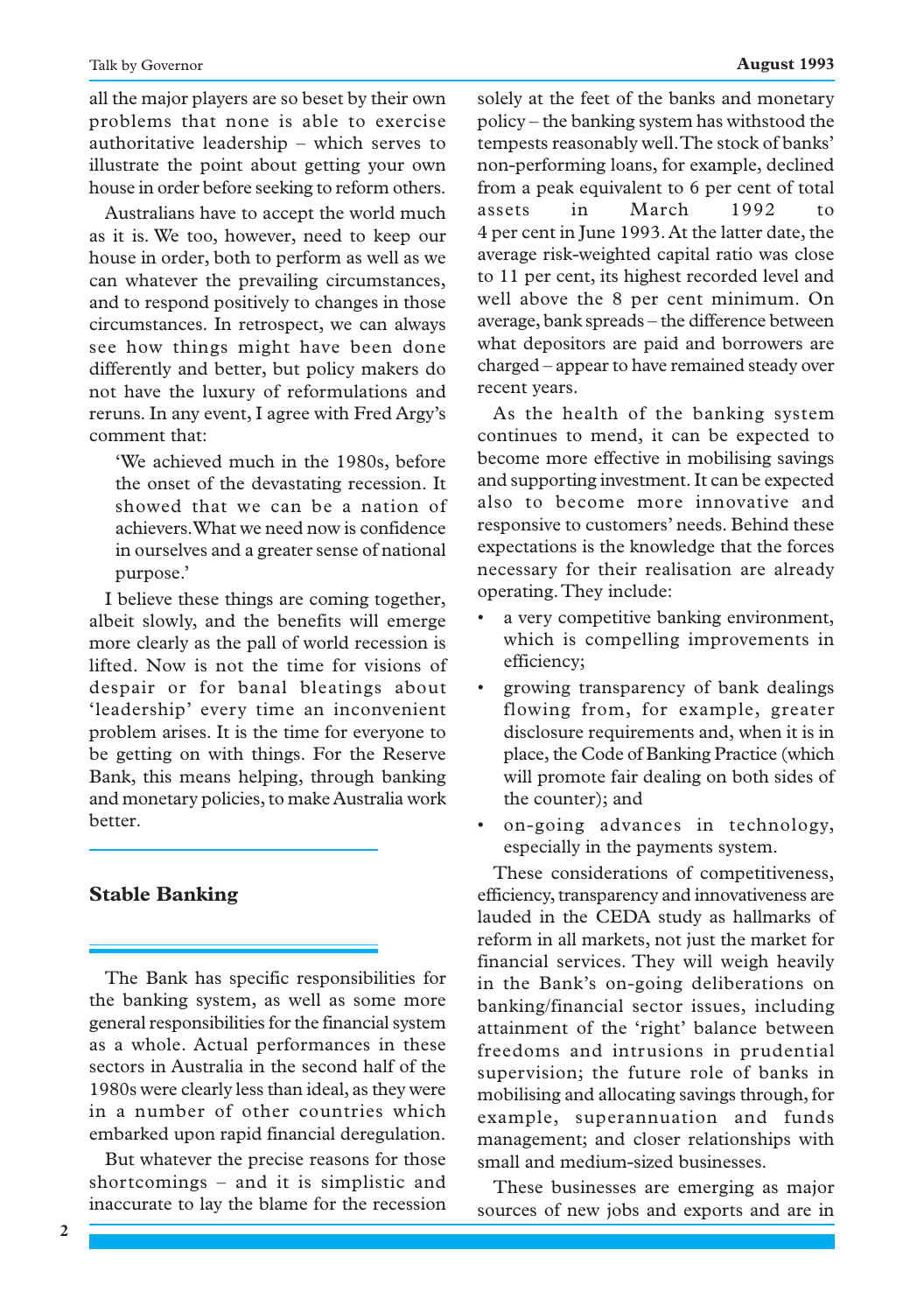the spotlight more than ever before. It is unclear, however, just how significant reported problems in gaining access to bank finance are in impeding the sector's expansion, relative to other factors such as access to equity capital and deficiencies in management and marketing skills. The Small Business Advisory Panel, which has been established by the Reserve Bank and which will hold its first meeting later this month, should help to shed some additional light on this question.

What is clear is that, by and large, the banks have responded positively to the Reserve Bank's calls to the banks not to overlook business borrowers. Since those calls were first made in late 1991, banks' business indicator rates have fallen by at least as much as their housing loan rates. Within the business sector, reductions on average appear to have been spread fairly evenly across large and small customers.

#### **Stable Prices**

Perhaps the major long-run contribution a central bank can make to growth is to help to keep inflation low. The CEDA vision rightly emphasises this pre-condition for the delivery of faster, sustained growth.

Today I want to talk not about the cyclical swings in activity and prices – which have implications for monetary policy – but about longer-run trends which are shaped in important ways by the prevailing rate of inflation.

Without being fanatical about it, the Reserve Bank attaches a high priority to keeping inflation under control. I have observed before that we do not have a strong natural antiinflation constituency in Australia. Partly for that reason, we have to keep harping on the costs of high inflation. These include:

• changes in the distribution of income and wealth. Higher prices across the board cannot really enrich the nation; instead, they generate gains for those able to take

advantage of inflation (particularly of asset prices) at the expense of others. Those gains and losses alter income distributions in ways that most people would not vote for if given the choice;

- inefficiencies in economic decision making. Most aspects of our institutional framework – eg for taxes, laws, financial arrangements – assume stable prices. Adjustments can, and are, made to take account of rising prices, but these are costly and incomplete in practice;
- shortening of time horizons. This impedes capital accumulation, which is a key part of raising living standards. The empty office blocks in our cities clearly testify to the inflationary mentality of earlier times, which pushed activity into speculative ventures at the expense of investment in more productive activities.

Ideally, we would like (to pick up Alan Greenspan's definition of practical price stability) to see inflation kept low enough so as not to bias behaviour in these costly ways. Putting numbers on that definition is a matter of judgment. Mr Argy has suggested a range of 2 to 4 per cent. My own view is that if the average rate of underlying inflation could be held to 2 to 3 per cent over time, we would meet our test. That is the standard which countries often seen as benchmarks have achieved – and which we ourselves achieved in the 1950s and 1960s.

Our recent performance, too, is up to this standard. The CPI published last week showed that prices rose by 0.4 per cent in the June quarter and by 1.9 per cent over the past year. This latest reading confirmed the picture of low inflation evident for several years now. Over the three years to June 1993, inflation as measured by the CPI averaged around 2 per cent a year; the last three-year period to show such a low inflation rate was in the early 1960s.

For policy purposes, what we are most interested in is the core or 'underlying' rate of inflation which abstracts from transitory or special influences to better reflect demand and supply conditions in the economy. There is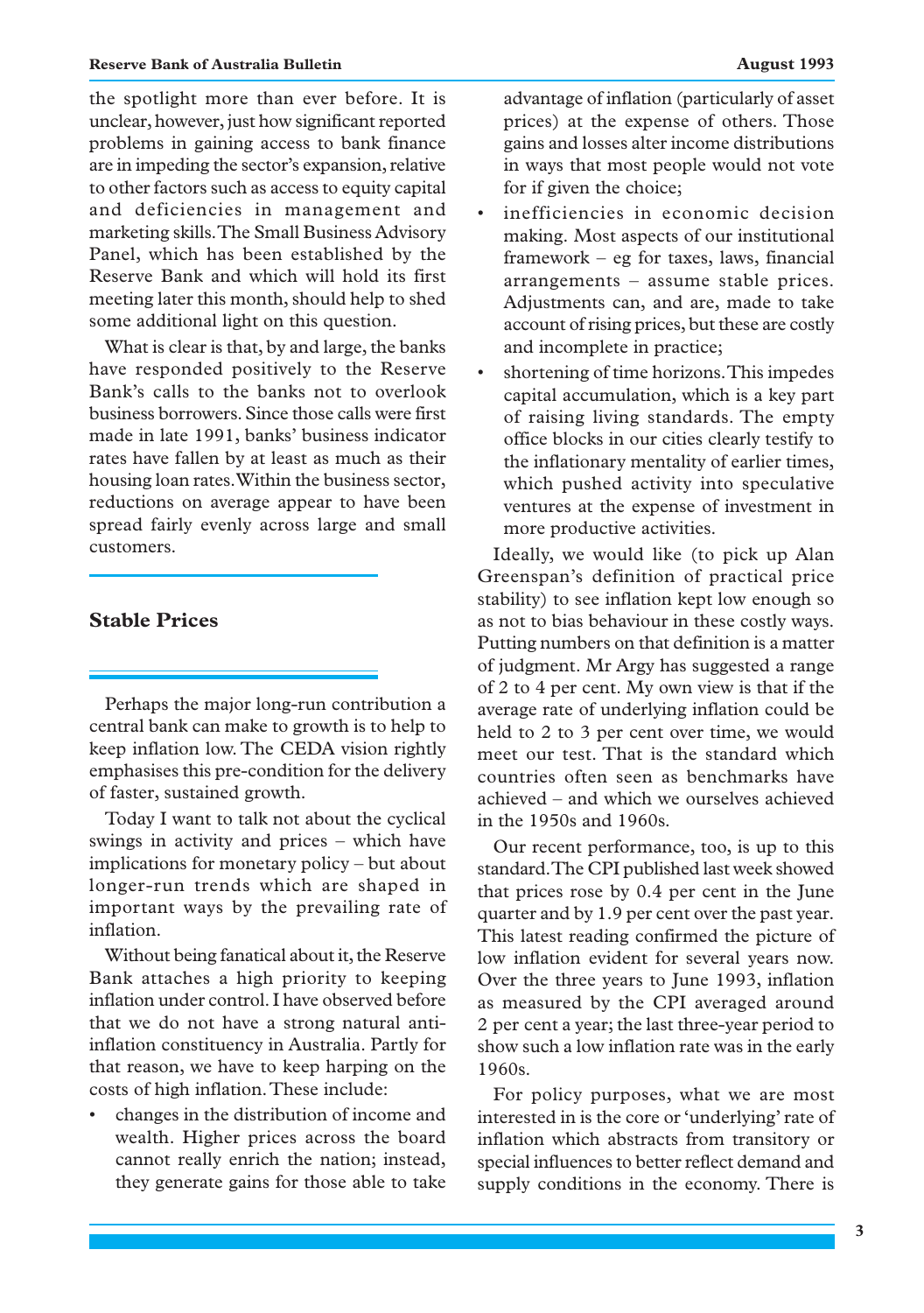#### **TABLE 1: SELECTED PRICE AND COST MEASURES**

*(Percentage change over year to quarter/month shown)*

|                                       | <b>June 1991</b> | <b>June 1992</b> | Latest    |            |
|---------------------------------------|------------------|------------------|-----------|------------|
| <b>Consumer Prices</b>                |                  |                  |           |            |
| Consumer Price Index                  | 3.4              | 1.2              | 1.9       | (June)     |
| Private sector goods and services     |                  |                  |           |            |
| (net of tobacco taxes) $\star$        | $3^{3}/4$        | 2                | $1^{3}/4$ | (June)     |
| Treasury underlying measure           | 4.0              | 3.2              | 1.9       | (June)     |
| Private consumption deflator          | 3.8              | 1.8              | 2.0       | (March)    |
| <b>Producer Prices</b>                |                  |                  |           |            |
| Manufacturing output prices           | 2.7              | 1.3              | 2.1       | (May)      |
| House building materials prices       | 2.7              | $-0.3$           | 4.0       | (May)      |
| Other building materials prices       | 3.3              | $-1.0$           | 1.4       | (May)      |
| Imported goods prices                 | $-1.9$           | 2.3              | 9.8       | (May)      |
| <b>Broader Measures</b>               |                  |                  |           |            |
| Domestic final demand deflator        | 2.9              | 1.5              | 2.0       | (March)    |
| Gross non-farm product deflator       | 2.5              | 1.0              | 0.8       | (March)    |
| <b>Nominal Labour Costs</b>           |                  |                  |           |            |
| Award wages                           | 2.5              | 3.4              | 0.9       | (May)      |
| Private sector ordinary-time earnings | 4.3              | 4.4              | 0.4       | (February) |
| Unit labour costs                     | 1.8              | 2.6              | 1.6       | (March)    |

\* Total CPI less fresh fruit and vegetables, fuel, mortgage interest charges, consumer credit charges, public dwelling rents, local government rates and charges, household fuel and light, postal and telephone services, motoring charges, urban transport fares, health services, pharmaceuticals, and education and child care.

no unique measure of this: our approach is to study a wide range of price indicators, and reach a judgment about the trends.

The measures which we routinely consider are listed in Table 1. The most important measures are based on the CPI, but adjusted to exclude items such as mortgage interest and consumer credit charges (which are conceptually inappropriate in a measure of inflation for monetary policy purposes), and items subject to temporary influences (such as petrol and fresh fruit and vegetables). Rises in government taxes and charges, which have had a significant impact over the past year, should also be excluded, given that they reflect administrative decisions rather than demand/supply pressures.

After adjustments for such factors, most measures suggest an underlying rate of consumer price inflation of around 2 per cent over the past year. This result is still affected by import price rises flowing from the exchange rate depreciation, although this effect (so far) has been smaller than generally anticipated. Measures of producer prices are more disparate but, overall, are running at generally low rates.

Given that we have had a depreciation in the exchange rate of close to 20 per cent over the past two years, underlying inflation of around 2 per cent is a pretty good performance. The challenge is to maintain this performance.

Looking ahead, the published or 'headline' rate of inflation could rise in the second half of 1993, as the effects of higher import prices continue to come through, albeit slowly. Ideally, inflation in an ongoing sense would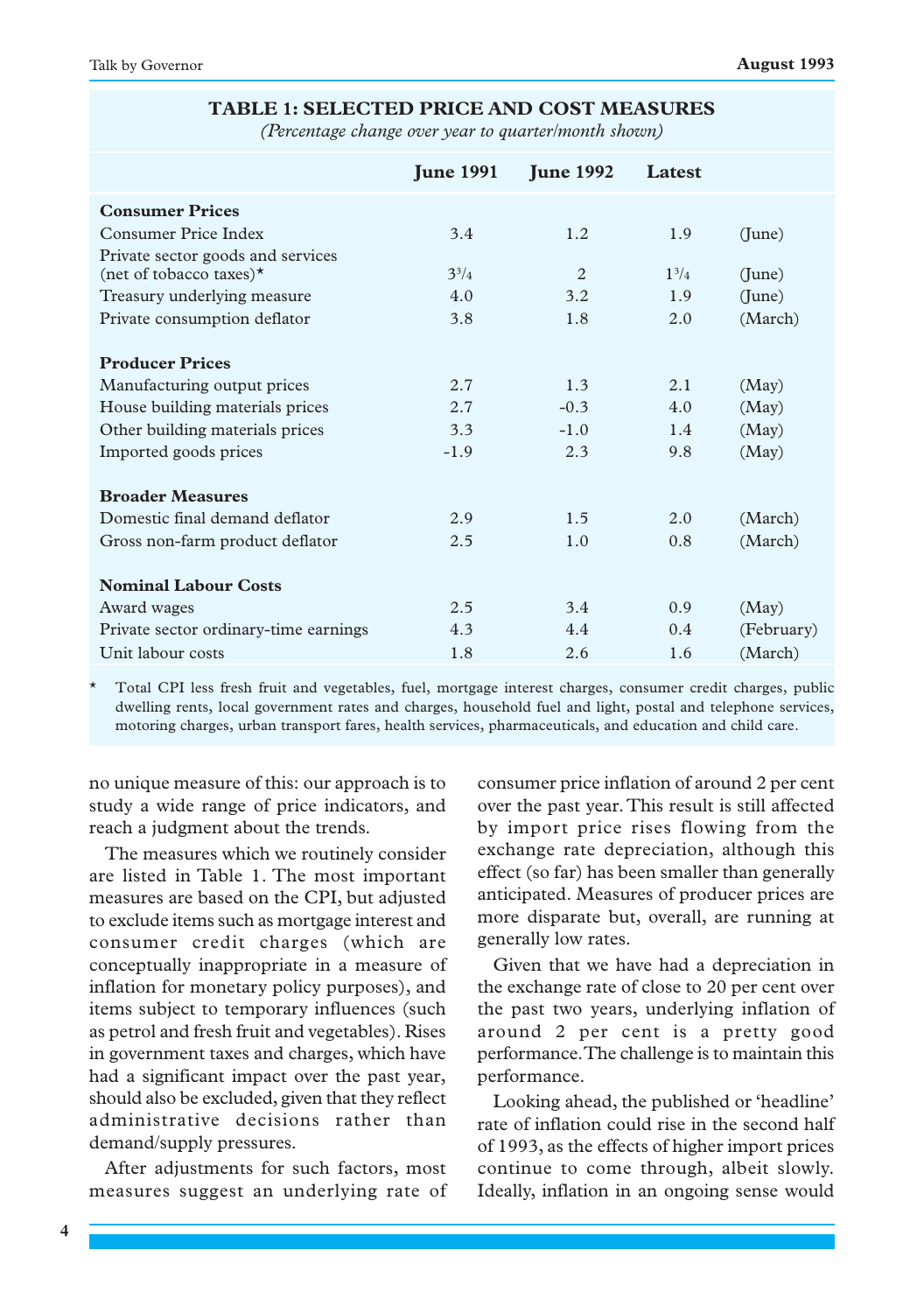remain close to present rates of around 2 per cent: the rises in import prices (and government taxes) have to pass through but, once they have been digested, the measured inflation rate would fall back.

Can we be confident that the effects of higher import prices and government taxes will be a once-off lift in the price level, and not the beginnings of a new spiral?

The key here is whether the initial price rises generate second-round effects, through wage and other cost increases. Such outcomes cannot be ruled out entirely, but the chances of 'quarantining' the effects of the higher import prices and taxes look good. Wage growth, which is perhaps the best test of the strength of our grip on inflation, has been quite restrained, with ordinary-time earnings rising by less than 2 per cent over the past year. Given current levels of unemployment and excess capacity, any second-round effects of import prices and taxes through the wage channel are likely to be fairly muted.

In brief, underlying inflation should remain in a 2 to 3 per cent range over the next year. That was an important consideration behind the decision last Friday to reduce interest rates by a further half per cent.

That decision, incidentally, had little to do directly with the current account statistics. Such statistics are relevant mainly for what they might say about the strength of domestic demand, which bears upon the price outlook, and for the short-term effects they might have on financial markets, which can sometimes be relevant to the timing of policy announcements.

All along, however, the focus of monetary policy has been on domestic price and activity objectives, not the structural balance of payments problem; that problem is not amenable to monetary policy solutions but needs to be (and is being) tackled by the kinds of policies listed for earlier sessions of this conference. Strong international competitiveness is part of the solution but no country has ever depreciated its way to prosperity.

What about the longer term? Here the critical factor is inflationary expectations. I do not mean a narrow economist's definition, but rather the whole way of thinking about inflation in business, government and the community generally. In the 1970s and much of the 1980s this had developed to the point where most people assumed high inflation would continue, and behaved accordingly.

Happily, this mentality has been breaking down over recent years. Our actual performance on inflation has been a big factor, as has the effect of sharp falls in asset prices. The recession and subdued pace of the recovery have reinforced those factors. That, however, is not the whole of the story: the recession in 1982/83 was accompanied by a big fall in inflation, but it had virtually no effect on expectations. That made it harder to maintain low inflation once activity picked up.

This time, expectations have fallen dramatically. A recent NAB survey indicated that nearly 80 per cent of respondents expect inflation to stay below 4 per cent during the rest of the 1990s. In bond markets, yields on 10 year bonds are now at their lowest levels for two decades. The clear public commitment by the authorities (the Government and the Bank) to maintaining low inflation over the medium term appears to have been an important factor in turning around expectations.

That said, the inflationary mentality is not dead. We still hear stories, for example, of companies adopting target rates of return on capital which appear to embody an inflation 'premium' which was part of the 1970s and 1980s, but no longer fits the 1990s. Companies understandably seek to maximise their returns to shareholders, but any failure to properly allow for likely lower rates of future inflation impedes investment, to the detriment of growth in the economy – and perhaps also to the detriment of shareholders' returns.

Some retirees, too, show signs of inflation 'illusion', in that they believe their living standards are now being squeezed as interest rates come down. At least part of this, however, reflects the winding back of inflation, with a corresponding reduction in the inflation premium built into nominal interest rates,